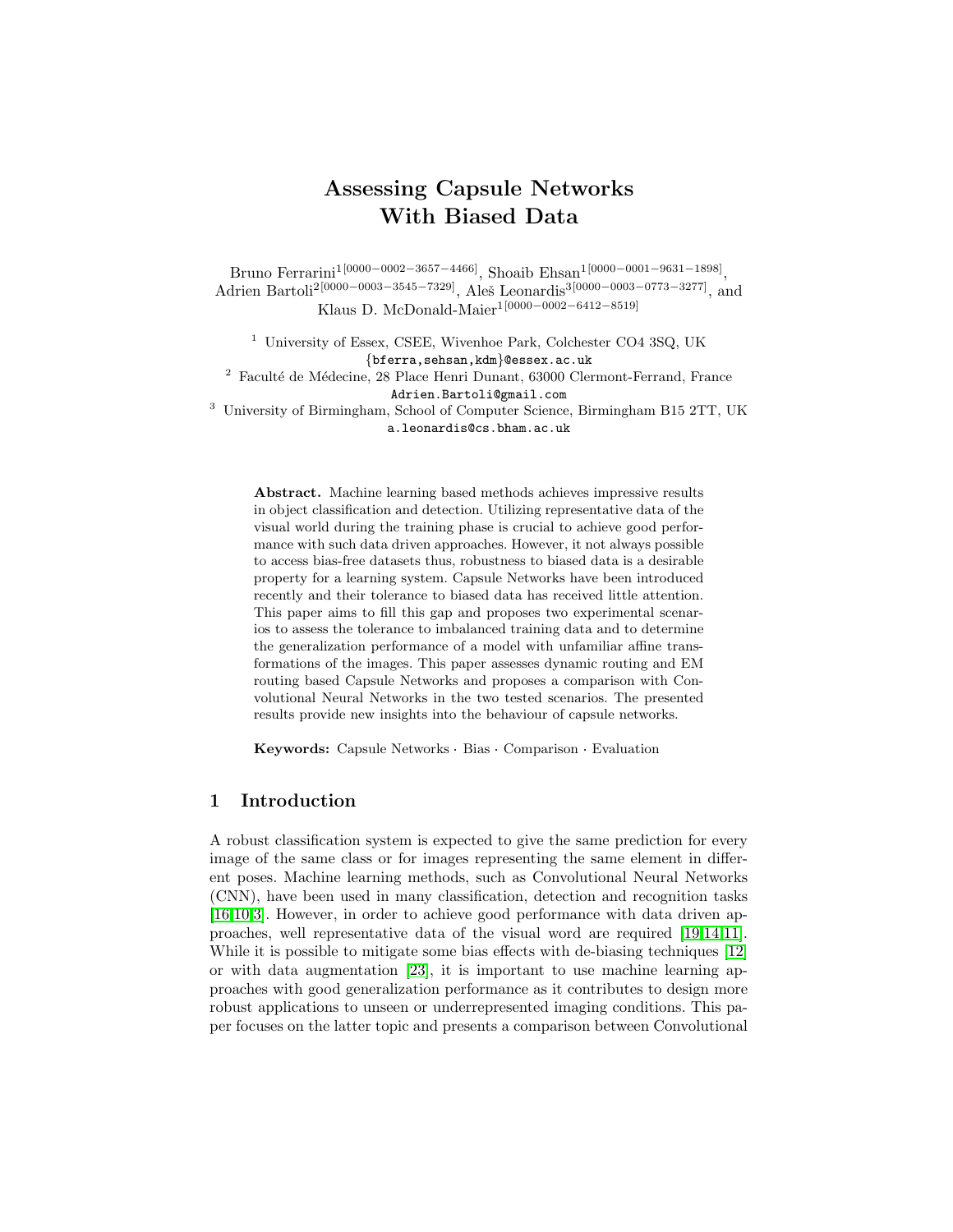Neural Networks (CNNs) and Capsule Networks (CapsNets) [\[22,](#page-11-1)[7\]](#page-10-7). The neurons in a CapsNet are organized in groups denoted as Capsules [\[8\]](#page-10-8). In contrast to a single neuron, a capsule can learn a specific image entity over a range of viewing conditions such as viewpoint and rotation. With the use of a routing algorithm to interconnect the capsules, a CapsNet model would be affine invariant and spatially aware. While the behaviour of CNNs with biased data has been extensively investigated [\[11,](#page-10-5)[14,](#page-10-4)[15\]](#page-10-9), how bias influences CapsNets' performance has received little attention so far.

This paper aims to fill this gap by proposing two experimental scenarios. The first experiment set evaluates a model's classification accuracy with unfamiliar affine transformations. It introduces a capture bias [\[26\]](#page-11-2) obtained with training and test data having transformation intensities sampled from different distributions. The second test scenario is to assess the variation of a network's performance when trained with a dataset presenting several overrepresented classes with respect to evenly distributed classes. The results are presented for five network models: three dynamic routing-based CapsNet [\[22\]](#page-11-1) with one, two and three capsule layers respectively, an EM-Matrix routing CapsNet [\[7\]](#page-10-7) and for a CNN, which represents a comparison baseline.

The rest of this paper is organized as follows. Section [2](#page-1-0) provides an overview of related work; Section [3](#page-2-0) gives an introduction on capsule networks; Section [4](#page-3-0) describes the method and criteria used for the performance evaluation. The results obtained are presented and discussed in Section [5.](#page-4-0) Finally, Section [6](#page-9-0) draws conclusions and proposes possible extensions.

# <span id="page-1-0"></span>2 Related Work

The impact of bias on data driven methods have been extensively explored in the literature. A review of various types of bias in machine learning datasets is provided in [\[5\]](#page-10-10). The problem of bias in popular datasets dissected by cause is presented in [\[26\]](#page-11-2) and further discussed in [\[25\]](#page-11-3) where several de-biasing methods are compared. The generalization performance of CNNs is assessed with unfamiliar scale factor in [\[11\]](#page-10-5) and with unfamiliar yaw pose and lighting conditions in [\[14\]](#page-10-4), utilizing face recognition tasks. The analysis of imbalanced data is addressed in [\[19\]](#page-10-3) and [\[2\]](#page-10-11). In [\[19\]](#page-10-3) several imbalanced datasets are built from CIFAR-10 [\[15\]](#page-10-9) by means of class down and over-sampling and used to assess CNNs. In [\[2\]](#page-10-11), the importance of choosing the suitable performance evaluation metric in the presence of imbalanced classes is discussed. To the best of our knowledge, the only work addressing the generalization problem for CapsNets is [\[6\]](#page-10-12), which demonstrates that dynamic routing based CapsNets generalize faster than CNNs when training data is injected with a few examples of an unfamiliar class. Only a few other works analyze this type of CapsNet but without considering bias or generalization performance: [\[27\]](#page-11-4) and [\[20\]](#page-10-13) only test CapsNets with more complex data than those utilized in the original paper [\[22\]](#page-11-1). Our paper aims to fill these gaps by proposing an analysis of the generalization performance with unfamiliar affine transformations and imbalanced training data for both the available ar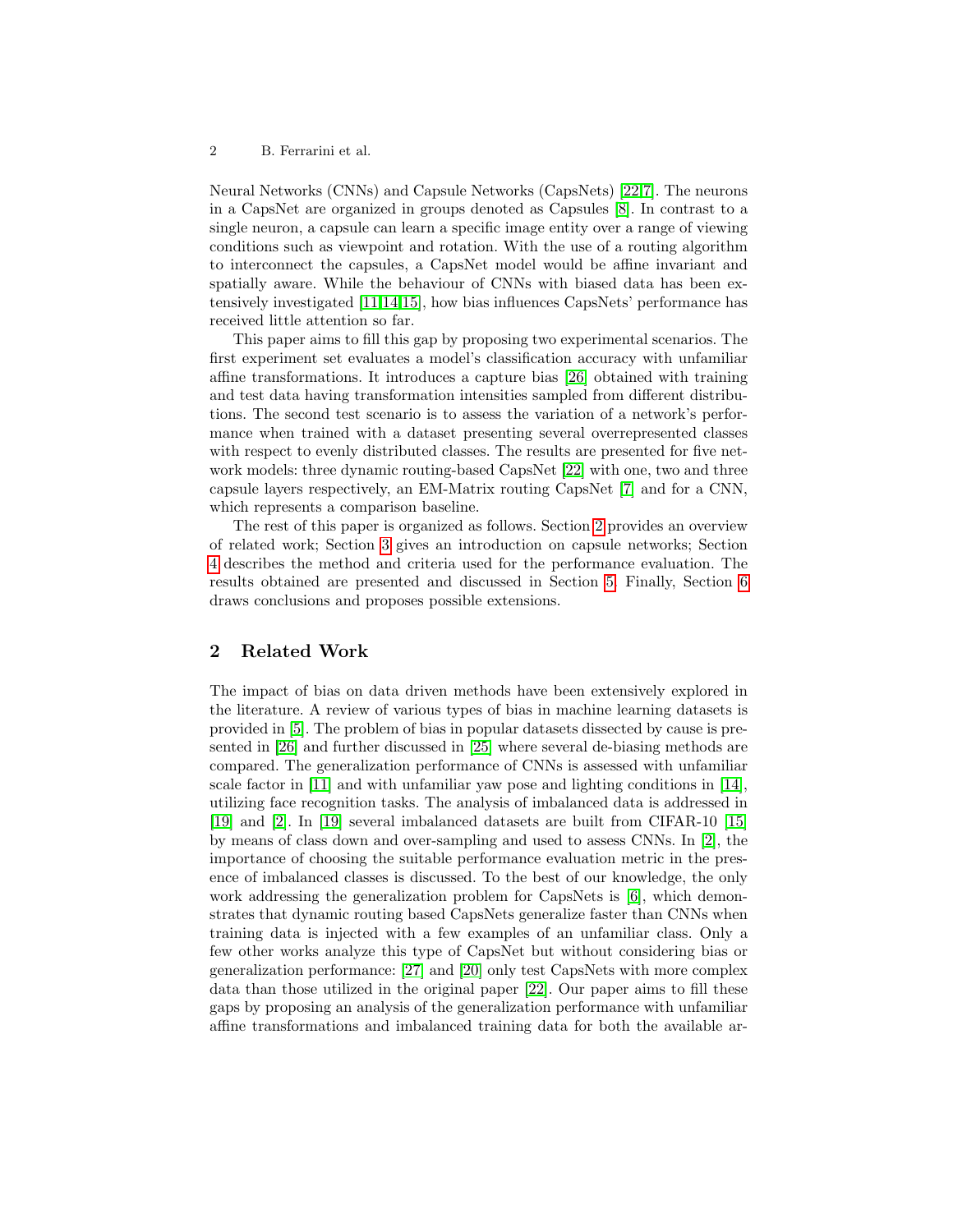chitectures of CapsNets: dynamic routing [\[22\]](#page-11-1) (denoted as Vector-CapsNet from now on) and EM-Matrix routing based [\[7\]](#page-10-7) (MatrixEM-CapsNet).

## <span id="page-2-0"></span>3 Capsule Networks

A capsule is a group of neurons whose activity is a tensor which can learn to detect a specific entity over a domain of limited range of viewing conditions such as viewpoint, rotation and lighting [\[8\]](#page-10-8). Two Capsule Networks (CapsNets) are proposed in [\[22\]](#page-11-1) and [\[7\]](#page-10-7) which are characterized by the architecture outlined as follows. 1) An input stage including one or more regular convolution layers; 2) a single Primary Capsule Layer consisting of a convolutional stage whose neurons are grouped into capsules; 3) one or more Capsule Layers, with the last one as network output, and consists of a capsule per class. Every pair of capsule layers (this includes the Primary layer) are fully connected by means of a routing stage. Routing allows a CapsNet to learn relationships between entities by directing the output of a capsule to the proper parent capsule located in the next level. For example, a capsule that learned to recognize eyes, will be routed towards the parent capsule for faces but not to a torso capsule.

CapsNets from [\[22\]](#page-11-1) and [\[7\]](#page-10-7) have significant differences in their capsule architecture and routing algorithm. The architecture from [\[22\]](#page-11-1) (Vector-CapsNet) utilizes 1D vector capsules whose length is an hyperparameter. A capsule encodes an entity and its pose like a CNN, deeper capsules encoding higher level entities. The routing stage fully connects two consecutive capsule layers (L and  $L + 1$ , thus the total input of a capsule (j) in  $L + 1$  depends on the output of every capsule in L. Dynamic routing between capsules works as follows. The output  $(u_i)$  of a capsule is multiplied by a transformation matrix  $W_{ij}$  to obtain the prediction vector  $(\hat{u}_{i|j})$ . If the prediction vector is similar to the output of the parent capsule  $j$ , then the routing algorithm concludes that i and j are highly related and assigns a high value to the related coupling coefficient  $(c_{ij})$ . As the contribution to the total input of j provided by the capsule i is computed as  $\hat{u}_{i,j} c_{ij}$ , the coupling coefficient expresses how likely capsule i will activate capsule  $i$ . Furthermore, the capability of learning relationship between entities that characterize CapsNets is due to a transformation matrix  $W$  for each capsule pair  $i \in L$  and  $j \in L + 1$ .

The capsules of the network proposed in [\[7\]](#page-10-7) (MatrixEM-CapsNet) consist of a scalar activation (a) and a  $4 \times 4$  pose matrix (M). As in Vector-CapsNet, capsule layers are fully connected. Thus, each capsule  $i$  in a layer  $L$  is connected to each capsule j in the next layer  $L+1$  by means of a  $4\times 4$  transformation matrix  $(W_{ij})$ which is learned with an iterative routing algorithm based on EM (Expectation Maximization) clustering and denoted as EM Routing. The prediction of the parent capsule's pose matrix  $V_{ij}$  (vote) is computed as the product between  $M_i$  and  $W_{ij}$  and utilized along with  $a_i$  by a routing algorithm to assign routes between capsule i in layer L and capsule j in layer  $L + 1$   $(\forall i, j)$ .

The main difference between CapsNet and CNN is how features are routed between layers. CNN utilizes single neurons for representing image features and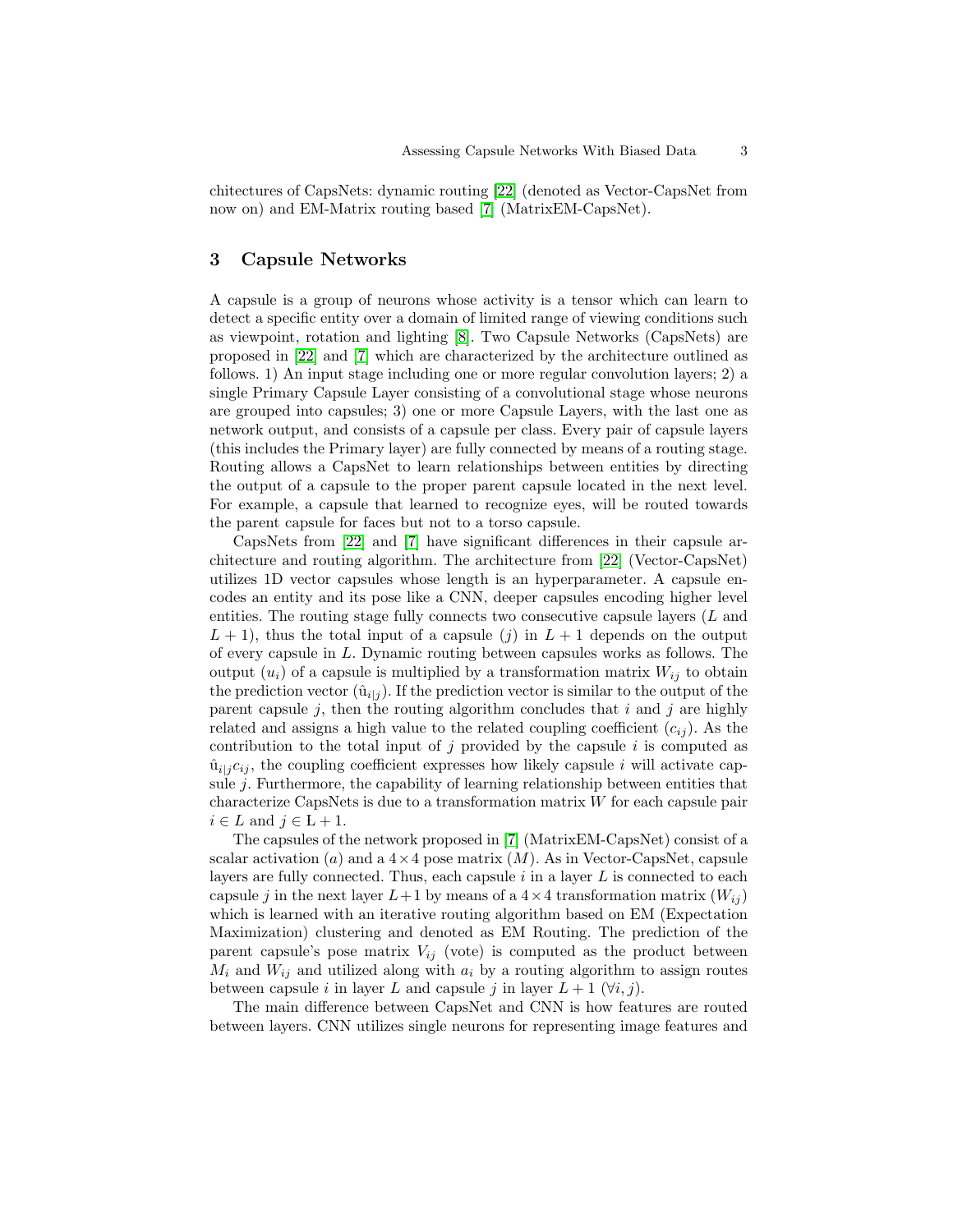4 B. Ferrarini et al.

pooling operations as routing mechanisms. Pooling ensures invariance to small image changes (translation in particular) at the cost of information loss [\[17\]](#page-10-14) and makes nearly impossible for a CNN to learn relationship between image entities.

# <span id="page-3-0"></span>4 Experimental Setup

The proposed approach consists of two types of experiment to assess a network's performance with unseen affine transformations and with prominent class imbalance.

#### 4.1 Capture Bias Experiment

Training data and test data are built from the same dataset by applying affine transformations whose intensity is sampled from different distributions. Hence, a model becomes familiar with several image transformations which appear at different intensities in the training and test datasets. For example, if the considered transformation is rotation, the training set would be augmented by a rotation angle sampled in a range, such as  $[-20^{\circ}, +20^{\circ}]$ , while the transformation magnitude for testing would be sampled from a wider range such as  $[-90^\circ, +90^\circ]$ . The performance metric utilized for these experiments is classification accuracy, which is the number of correct predictions from all predictions made. Hence, more general models are those achieving higher accuracy on unseen magnitude of a given affine transformation.

In order to provide more comprehensive insights about the influence of unseen imaging conditions, two different criteria for sampling training data are used: uniform and sparse sampling.

<span id="page-3-1"></span>Uniform Sampling Let T be an affine transformation,  $D_r$  a training dataset,  $D_e$  the relative test dataset,  $R_r$  and  $R_e$  two magnitude ranges such that  $R_r \subset R_e$ . A network is trained with  $D_r$  whose every sample s, is augmented with  $T(s, t_r)$ where  $t_r$  is the magnitude uniformly sampled from  $R_r: t_r \in R_r$ . Our tests consist of running the model along the complete axis of transformation range  $R_e$ . Thus, a set of magnitudes are sampled at fixed size steps starting from the lower bound of  $R_e$  until the end of the range. For each  $t_{e_i} \in R_e$ , the complete dataset  $D_e$  is transformed with  $T(t_{e_i})$  and used to compute a network's accuracy. This process results in a curve showing the relationship between transformation magnitude and a model's accuracy.

**Sparse Sampling** Let T be an affine transformation,  $D_r$  a training dataset,  $D_e$ the relative test dataset,  $R_r$  and  $R_e$  two magnitude ranges such that  $R_r \subset R_e$ . A subset of *n* of values are chosen from  $R_r$  to form a set  $K = \{t_{r_1}, t_{r_2}, \ldots t_{r_n}\}.$ A network is trained with  $D_r$  whose sample s is augmented with  $T(s, t_r)$  where  $t_r$  is the magnitude uniformly sampled from  $K: t_r \in R_r$ . Our test procedure is the same as in the Uniform Sampling experiment.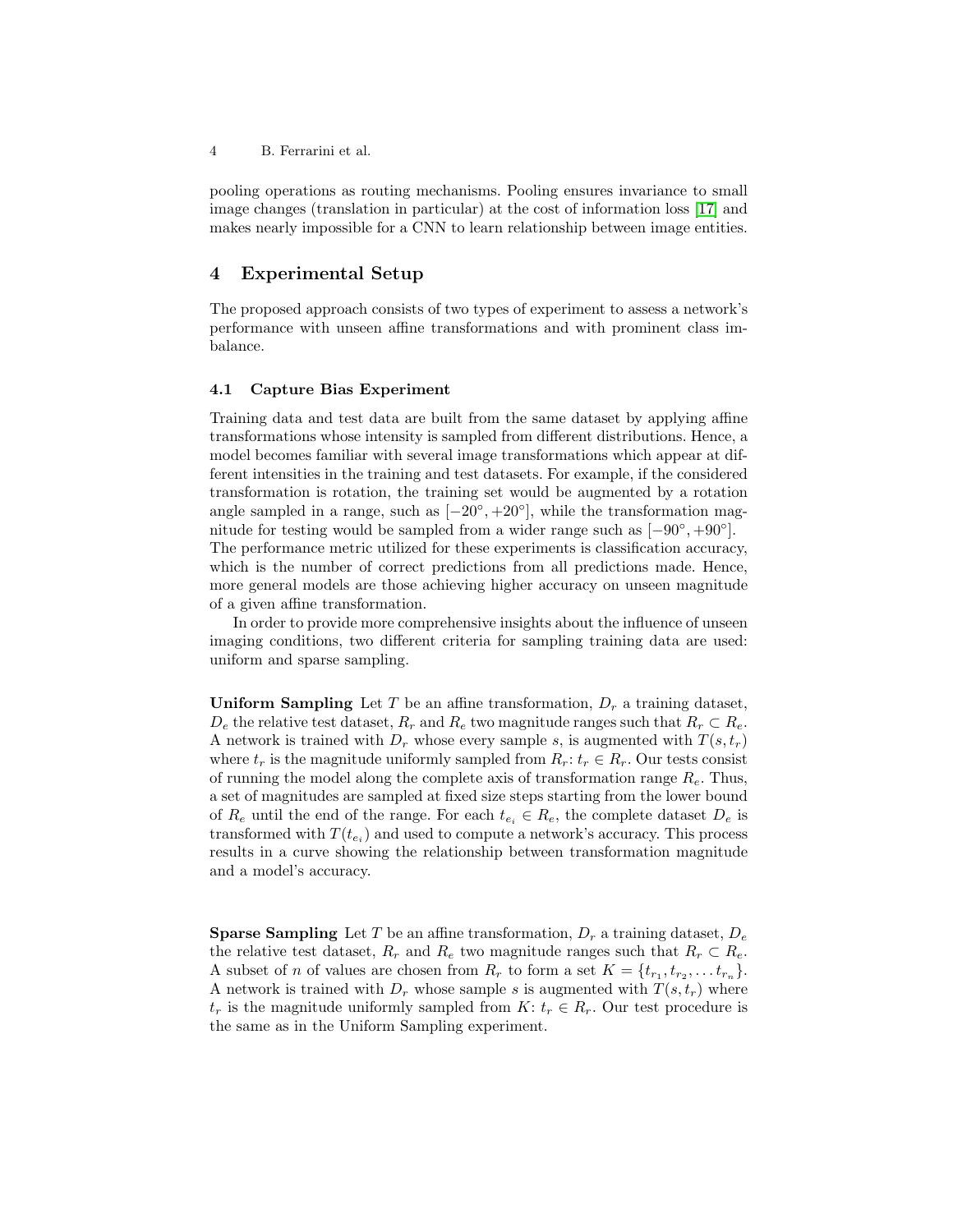#### 4.2 Imbalanced Data

A model trained with imbalanced classes presents a bias towards the overrepresented ones, which results in more frequent prediction of such majority classes [\[5\]](#page-10-10). The performance measure is the Matthew's Correlation Coefficient (MCC) for multiple classes [\[9\]](#page-10-15) as it is proven to be more insensitive to imbalanced data than accuracy [\[2\]](#page-10-11). MCC value can fall in  $[-1, +1]$ , where  $+1$  corresponds to a perfect classification. A network is trained with both balanced and imbalanced data and the resulting MCC values are compared. Better models are expected to have a narrower gap between MCC scores of balanced and imbalanced data.

### <span id="page-4-0"></span>5 Results

Results are presented for several models as listed in Table [1:](#page-4-1) cnn-wp is a CNN with three layers and max pooling, vcaps-s, vcaps-d and vcaps-t are Vector-CapsNet with one, two and three layers of capsules respectively and caps-em is a MatrixEM-CapsNet. All the networks are implemented with Tensorflow [\[1\]](#page-9-1). In particular, vcaps-s, vcaps-d and vcaps-t are built on top of the source code provided by the authors of Vector-CapsNet [\[21\]](#page-10-16), while caps-em is derived from the code shared at [\[28\]](#page-11-5). The cnn-wp model is implemented from scratch and has similar architecture and hyperparameters as the comparison baseline from [\[22\]](#page-11-1) used to evaluate Vector-CapsNet on the MNIST dataset [\[18\]](#page-10-17). For the notation in Table [1,](#page-4-1) the following convention is utilized.  $C(k, s, o)$  represents a convolutional layer with kernel k, stride s and o filters;  $P(k, s)$  indicates a max pool layer with kernel k and stride s;  $F(i, h, o)$  is a fully connected network with a single hidden layer of h neurons;  $Pr(c, l, r_i)$  indicates a Primary Capsule Layer having c capsules with length  $l$  and utilizing r iterations for the routing algorithm;  $Cps(c, l, r)$  represents a capsule layer and c, l and r have the same meaning as for  $Pr(c, l, r)$ . Except for an additional convolutional layer at the start, caps-em has the same architecture as proposed in [\[7\]](#page-10-7) but uses less capsules

<span id="page-4-1"></span>Table 1: Models assessed: cnn-wp is a CNN similar to the comparison baseline from [\[22\]](#page-11-1), vcaps-s, vcaps-d and vcaps-t are Vector-CapsNet with single, double and triple capsule layers respectively, caps-em is a MatrixEM-CapsNet.

| Model     | Layers                                                                           |
|-----------|----------------------------------------------------------------------------------|
| $cnn$ -wp | $C(5, 1, 256); P(3, 1); 2 \times [C(5, 1, 256); P(3, 2)]; F(328, 192, 10)$       |
| vcaps-s   | $C(9, 1, 256)$ ; $C(9, 2, 256)$ ; $Pr(1152, 8, 3)$ ; $Cps(10, 16)$               |
| vcaps-d   | $C(9, 1, 64); C(9, 2, 64); Pr(288, 8, 3); Cps(20, 10); Cps(10, 16)$              |
| vcaps-t   | $C(9, 1, 128); C(9, 2, 128); Pr(1152, 4, 3); 2 \times [Cps(32, 8)]; Cps(10, 16)$ |
| caps-em   | $C(6, 2, 32); A:32; B:24; C:24; D:24; E:10; K:3;$                                |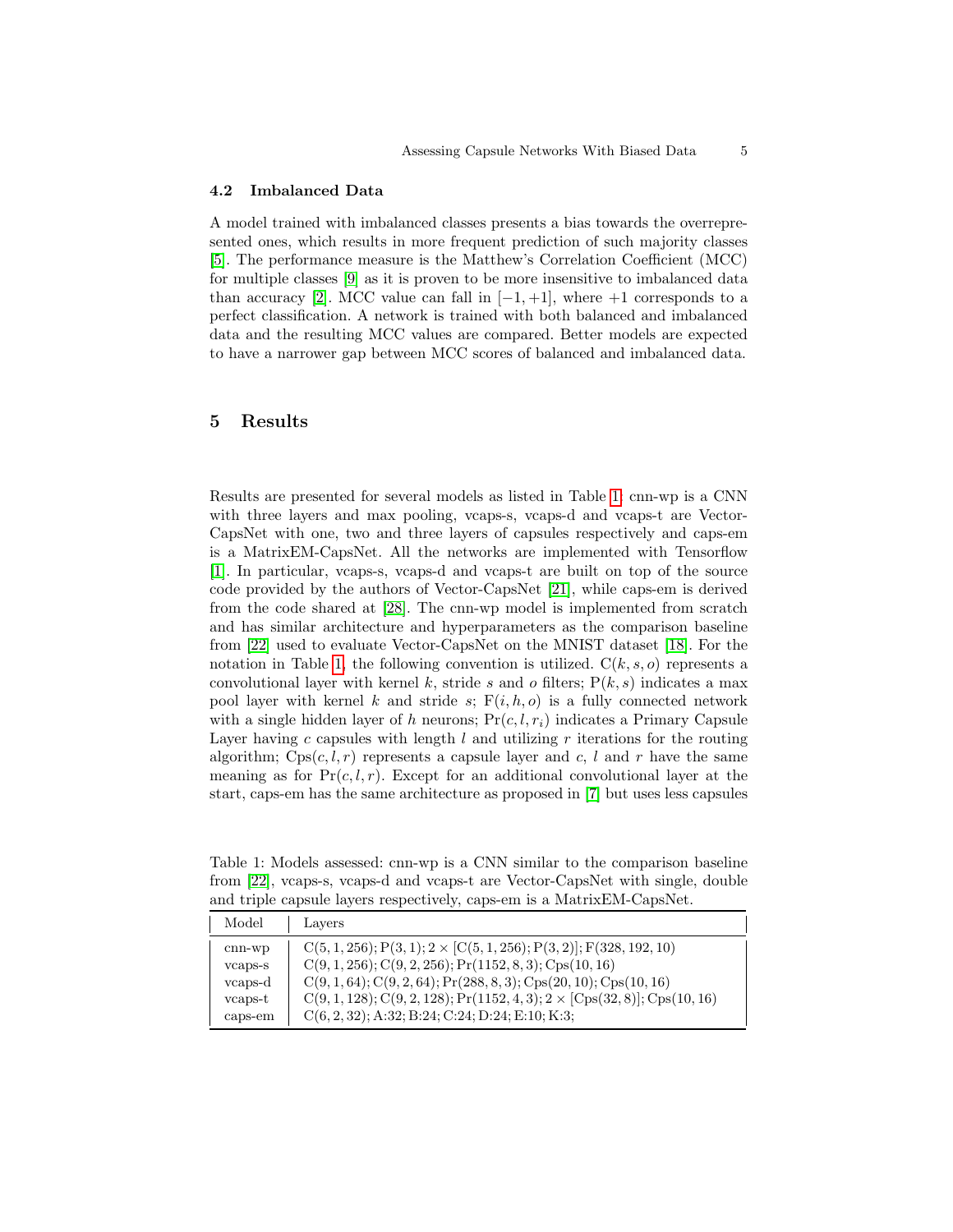<span id="page-5-0"></span>6 B. Ferrarini et al.



Fig. 1: Several MNIST images as they are transformed and padded for testing a model accuracy.

per layer. While in [\[7\]](#page-10-7) the hyperparameters A, B, C, D are all equal to 32, our implementation reduces the complexity of the network by setting B, C and D to 24. This compromise was necessary to run caps-em with at least 2 routing iterations on our 8GB RAM graphics card. The models have been trained with the Adam [\[13\]](#page-10-18) optimizer with default parameters ( $\beta_1 = 0.9$  and  $\beta_2 = 0.999$ ) and with an initial learning rate of 0.001 for Vector-CapsNet and cnn-wp, and 0.0005 for MatrixEM-CapsNet. The loss function to train vcaps-s, vcaps-d and vcaps-t is Margin Loss [\[22\]](#page-11-1) with parameters  $m^+ = 0.9, m^-, \lambda = 0.5$ . The Spread Loss [\[7\]](#page-10-7) has been used for caps-em with margin m increasing from  $0.2$  up to  $0.95$ in around 10 epochs. Regularization has been obtained with a reconstruction stage consisting of a neural network with two hidden layers of 512 and 1024 units respectively.

## 5.1 Generalization Performance on Unfamiliar Affine Transformations

Generalization performance with uniformly sampled affine transformations (Section [4.1\)](#page-3-1) has been assessed utilizing affMNIST [\[24\]](#page-11-6) as training data and MNIST [\[18\]](#page-10-17) for tests. AffMNIST is a dataset obtained from MNIST by applying to each image several uniformly sampled transformations, namely rotation in  $[-20^{\circ}, 20^{\circ}]$ , scale between 0.8 and 1.2, shear along the x axis in  $[-0.2, 0.2]$  and translation. As compared to MNIST, which has 28 pixel images, affMNIST has 40 pixel images in order to fit scaled up digits. Accuracy data is obtained for each transformation using the MNIST test set with the following extended ranges: rotation  $[-90^\circ, 90^\circ]$ , scale factor [0.5, 2.0], horizontal shear  $[-0.8, 0.8]$  and horizontal translation  $(x \text{ axis})$  [−13, 13]. As test required wider range of transformations with respect to those available during training, the models have been fed with 56 pixel images obtained by zero-padding affMNIST images. Padding allowed us to test the models with scale factors up to 2.0 and wider translations than those present in affMNIST without any crop to MNIST digits. Figure [1](#page-5-0) shows some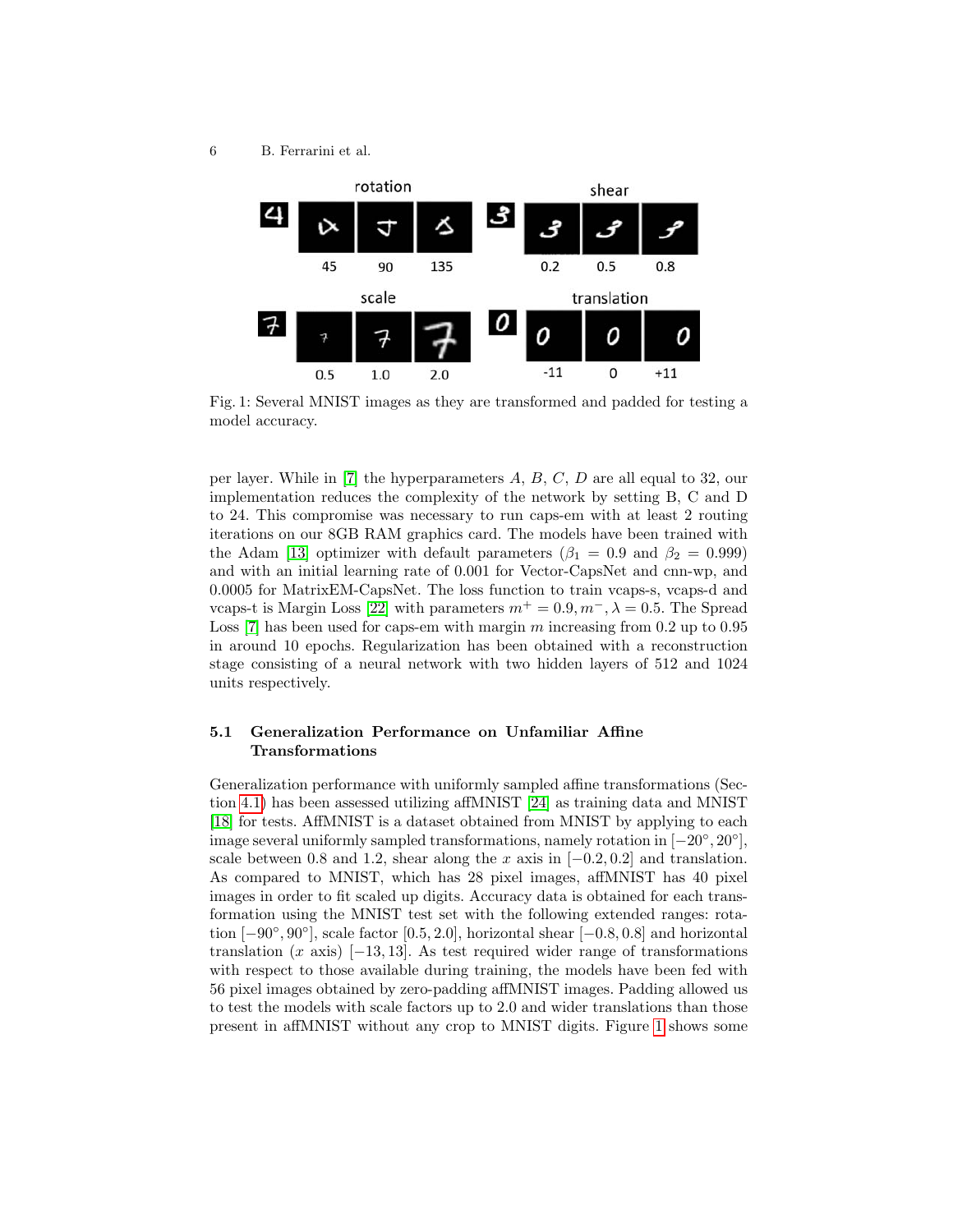samples from MNIST as they are transformed and padded for testing a model accuracy.

The results for uniform sampling experiments are shown in Figure [2](#page-6-0) where the accuracy as a function of an affine transformation is plotted for each model. The

<span id="page-6-0"></span>

Fig. 2: Accuracy as a function of Rotation Angle (a), shear along the  $x$  axis (b), scale factor (c) and horizontal Translation (d). The green area indicates the affine transformation range available in training data (affMNIST).

most prominent difference among models occurs with unfamiliar scales where vcaps-t outperforms both cnn-wp and the other capsule networks. A closer look at the scale plot (Figure [2.](#page-6-0)c) allows us to infer a positive relationship between the number of capsule layers in Vector-CapsNets and generalization performance with unfamiliar scale factors. Indeed, vcaps-t achieves better accuracy at each unfamiliar scale than vcaps-s and vcaps-d for scale factors larger than 1.2, which is the largest scale present in affMNIST. On the contrary, for small test scale this trend is inverted and it appears that Vector-CapsNet has the slowest decay in accuracy among the considered models. Also with rotation, CapsNets generalize better than other types of networks, keeping the accuracy above 90% in the interval [−35◦ , 35◦ ], which is 15◦ wider than the sample interval for the rotation used to generate affMNIST.

The same four affine transformations have been considered in sparse sampling experiments. Model training is carried out by augmenting MNIST samples with a single transformation a time whose intensity is sampled in a finite set. Hence,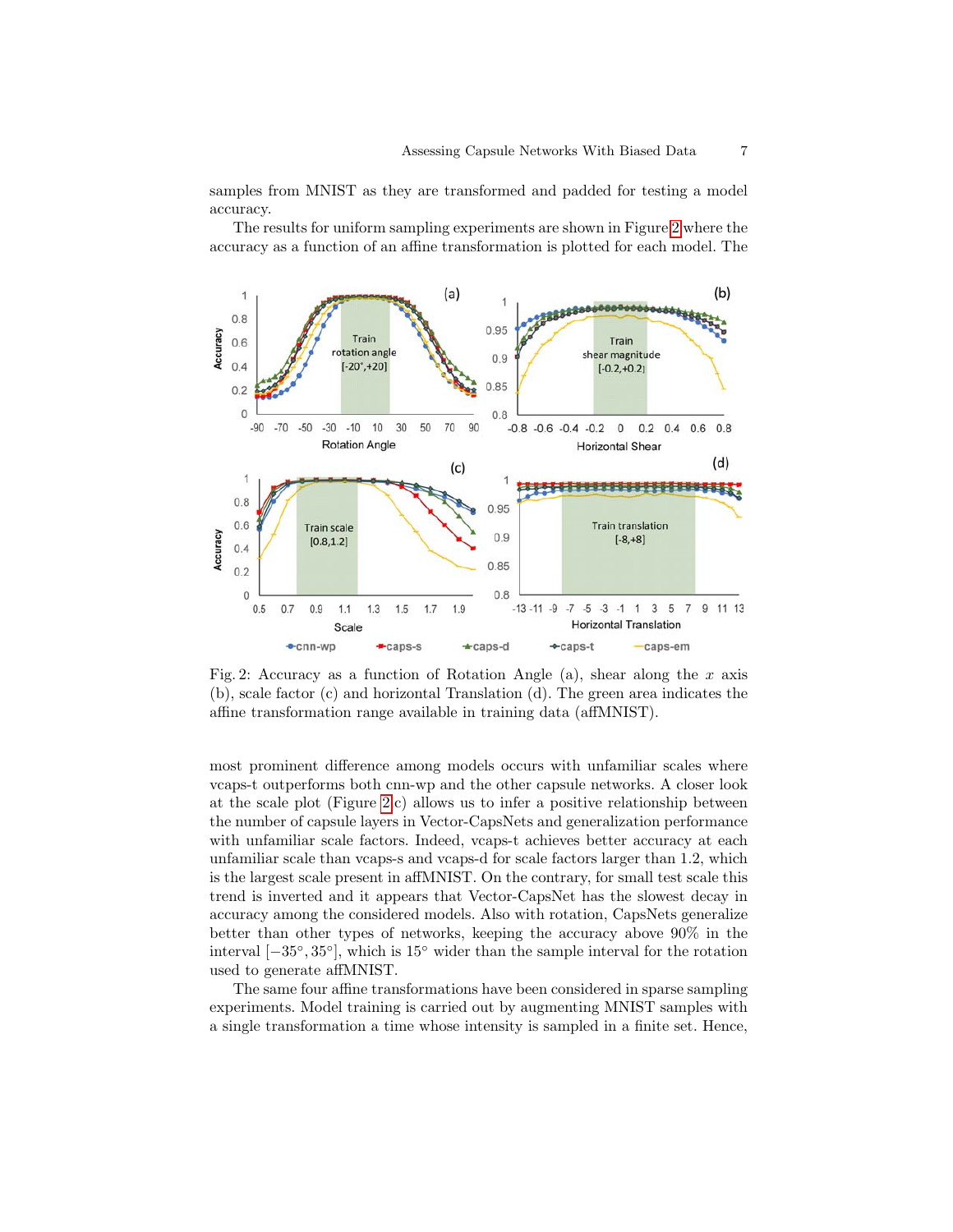<span id="page-7-0"></span>

Fig. 3: Effect of sparse sampling of affine transformations in the training data. Accuracy is represented as a function of Rotation Angle  $(a)$ , shear along the x axis (b), scale factor (c) and horizontal Translation (d).

rotation is sampled in  $\{-90^\circ, 0, +90^\circ\}$ , scale in  $\{0.5, 2.0\}$ , horizontal shear in  $\{-0.5, 0.5\}$  and horizontal translation in  $\{-11, 11\}$ .

The models do not present significant differences with respect to each other for rotation and horizontal shear (Figure [3\)](#page-7-0). In particular, the networks show a very good generalization performance to unseen shear magnitudes. In fact, just including two values for shear in the training set, yields an almost flat accuracy plot along all shear test range. Generalization performance with sparse shear sampling is coherent with the results obtained with uniform sampling. Indeed, the models' accuracy has a flat trend along the entire test interval  $\{-0.8, 0.8\}$ . Similarly to the uniform sampling scenario, the scale results show that deeper Vector-CapsNets generalize better than the other models with unfamiliar scale factors.

The results from sparse translation experiments show that cnn-wp and the three considered Vector-CapsNet have a prominent accuracy drop in the middle of the test interval, while caps-em has stable accuracy on the entire test interval. The reason for the performance gap between caps-em and Vector-CapsNet is probably due to the routing algorithm, which is the main difference between these two types of network (Section [3\)](#page-2-0).

#### 5.2 Performance Analysis with Imbalanced Data

The datasets utilized for these experiments have been generated from EMNIST-Letters [\[4\]](#page-10-19), which consists of 26 balanced classes of handwritten letters with 4800 samples each. The balanced dataset (BAL) is a subset of EMNIST including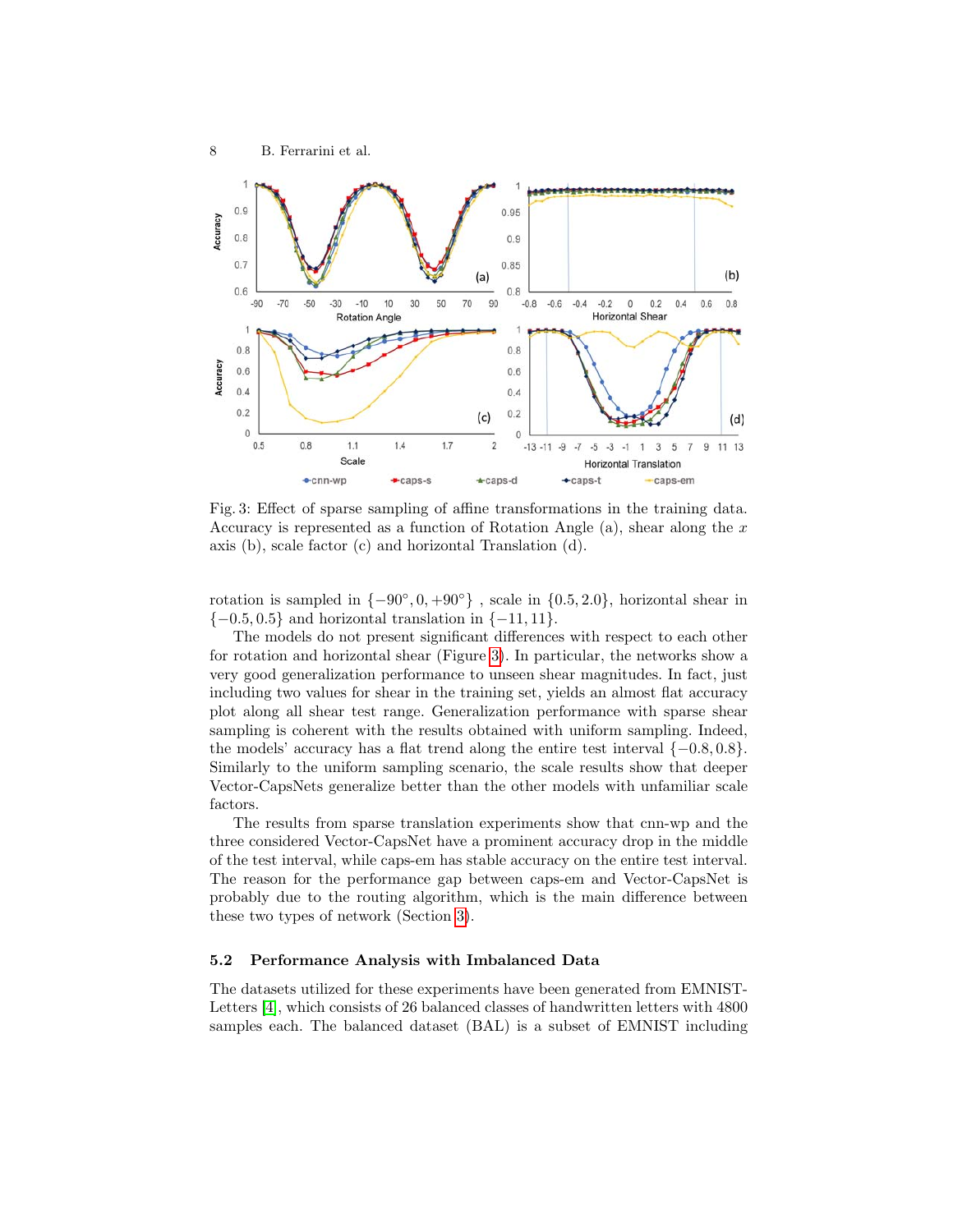<span id="page-8-0"></span>

Fig. 4: Confusion matrices of the vcaps-t model for BAL and I-BAL. The overrepresented classes  $E, H$  and  $L$  are more often predicted by the model trained with I-BAL thus, this results in misclassification increase.

10 of its classes (D to M) with 2400 samples each, while for the imbalanced dataset (I-BAL) classes have been down-sampled to  $600$  images, except for  $E$ , H and L which have the same 4800 samples from EMNIST-Letters. Figure [4](#page-8-0) shows the confusion matrices of vcaps-t for BAL and I-BAL. As expected, the three overrepresented classes,  $E$ ,  $H$  and  $L$ , are predicted more often. This is particularly evident for classes that are similar to each other such as L and I. Indeed, the similarities between lowercase  $L$  letters and uppercase  $I$  letters result in several misclassifications even with BAL datasets where  $I$  is predicted as  $L$ in 30.3% cases and I is called L in 25% cases. In I-BAL, L is overrepresented as compared to  $I$ , which is wrongly classified as  $L$  more than half of the time (56.4%). MCC for all the models are summarized in Table [2.](#page-8-1) The least robust model to imbalanced data is caps-em, with a gap between BAL and I-BAL of 0.1416. cnn-wp and vcaps-s have similar results while vcaps-t capture the best performance with a gap of 0.0135, which is about one half of vcaps-s' gap.

The number of capsule layers alone does not explain the better performance of vcaps-t over vcaps-s. Indeed, vcaps-d outperforms the other networks with BAL (MCC of 0.9306) but it also has the widest gap with unbalanced data among

<span id="page-8-1"></span>Table 2: The models' accuracy with MNIST and affMNIST and the models' MCC with balanced (BAL) and imbalanced (I-BAL) datasets. GAP shows the difference between BAL and I-BAL MCC values.

| model                                              | MNIST                                | affMNIST                             | BAL                                  | L-BAL                                | GAP                                            |  |
|----------------------------------------------------|--------------------------------------|--------------------------------------|--------------------------------------|--------------------------------------|------------------------------------------------|--|
| $cnn$ -wp<br>$caps-s$<br>caps-d<br>$\text{caps-t}$ | 0.9923<br>0.9958<br>0.9935<br>0.9933 | 0.9926<br>0.9999<br>0.9981<br>0.9999 | 0.9258<br>0.9202<br>0.9336<br>0.9139 | 0.9021<br>0.8973<br>0.8929<br>0.9004 | -0.0237<br>$-0.0229$<br>$-0.0407$<br>$-0.0135$ |  |
| caps-em                                            | 0.9827                               | 0.9961                               | 0.8899                               | 0.7483                               | $-0.1416$                                      |  |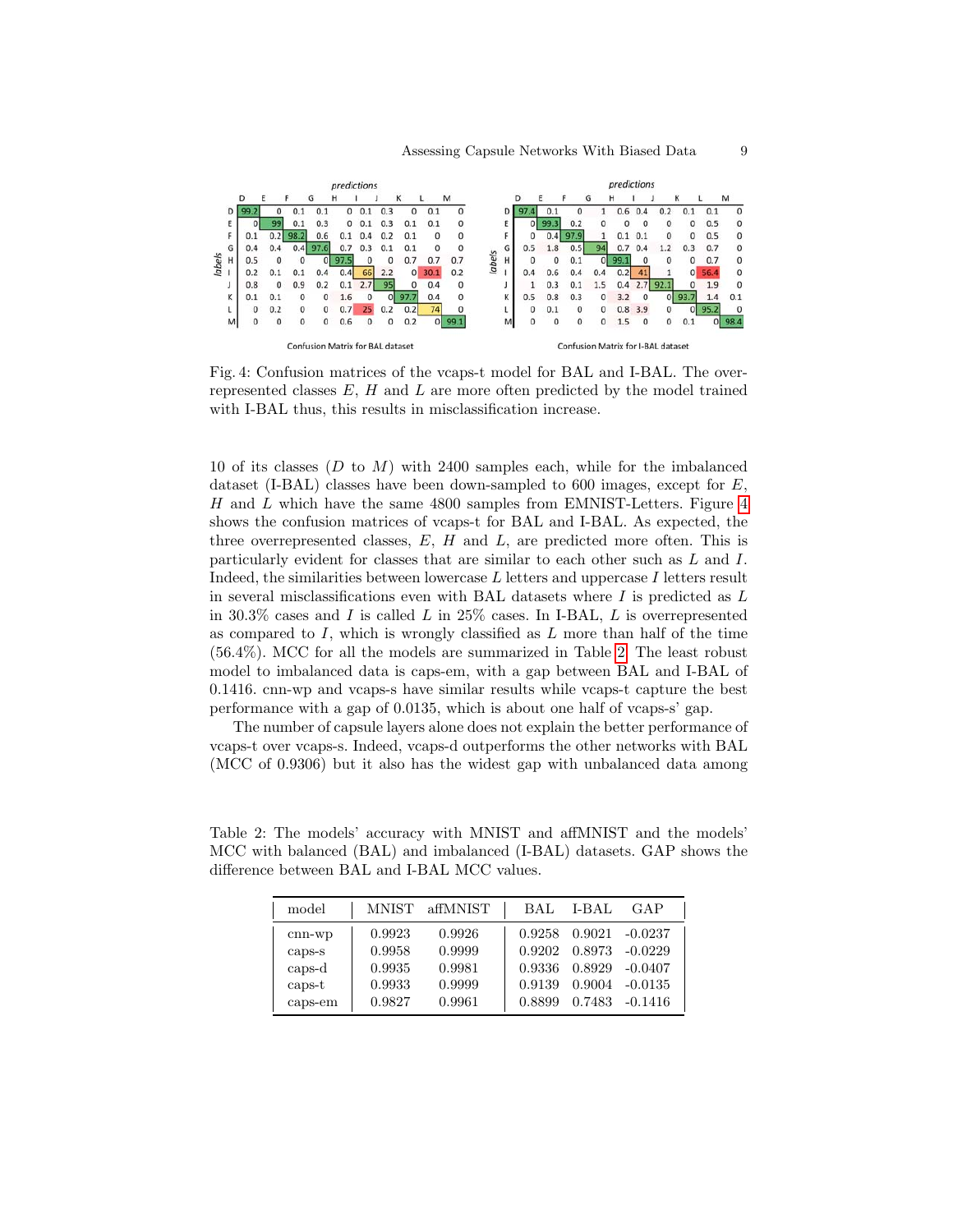10 B. Ferrarini et al.

Vector-CapsNet: 0.0407. Several double layer architectures were examined other than vcaps-d, but it was neither possible to find a better model nor to precisely determine the factor that influences the performance the most. For example, replacing the two capsule layers of vcaps-d (Table [1\)](#page-4-1) with  $2 \times \text{Cps}(128, 4, 3)$ increased the learnable parameters from  $5M$  to  $8.9M$  however, the performance decreased sightly from 0.938 for BAL to 0.8938 for I-BAL (with a gap of 0.0442) in our experiments.

# <span id="page-9-0"></span>6 Conclusions

The analysis of capsule networks has received little attention. This paper aimed to provide novel insights into this new type of neural network and proposed several experiments to assess the performance of a network with biased data. Overall, CapsNet outperforms CNNs in most of the cases but not by a large gap. Our results have allowed us to infer that the number of capsule layers (depth) influences generalization performance, this is particularly evident in scale plots (Figure [2.](#page-6-0)c) where the accuracy at unseen scales improves with a network depth. Apart from this, the influence of a CapsNet's hyperparameters is not totally understood and would deserve a more detailed and specific analysis. On imbalanced data vcaps-t outperforms all the other networks by a consistent gap but the contribution of the triple capsule layer of vcaps-d remains unclear, which is affected by imbalance data more than vcaps-s. Finally, the worst model in any scenario is caps-em with the exception of sparse translation (Figure [3\)](#page-7-0). However, it is worth mentioning that the caps-em implementation it not from its authors and includes less capsules than the model originally proposed in [\[7\]](#page-10-7). Indeed, our Tensorflow implementation is very demanding in terms of RAM and caps-em is the most complex model that can fit in an 8GB Graphics card. A natural extension of this work would include MatrixEM-CapsNet once an official implementation is available. Furthermore, new insights would be provided from a more specific analysis of the relationship between hyperparameters and generalization performance such as the depth and the distribution of capsules among a CapsNet's layers.

# Acknowledgment

This work has been supported by the UK Engineering and Physical Sciences Research Council EPSRC [EP/K004638/1, EP/R02572X/1 and EP/P017487/1]

## References

<span id="page-9-1"></span>1. Abadi, M., Agarwal, A., Barham, P., Brevdo, E., Chen, Z., Citro, C., Corrado, G.S., Davis, A., Dean, J., Devin, M., Ghemawat, S., Goodfellow, I., Harp, A., Irving, G., Isard, M., Jia, Y., Jozefowicz, R., Kaiser, L., Kudlur, M., Levenberg, J., Man´e, D., Monga, R., Moore, S., Murray, D., Olah, C., Schuster, M., Shlens, J.,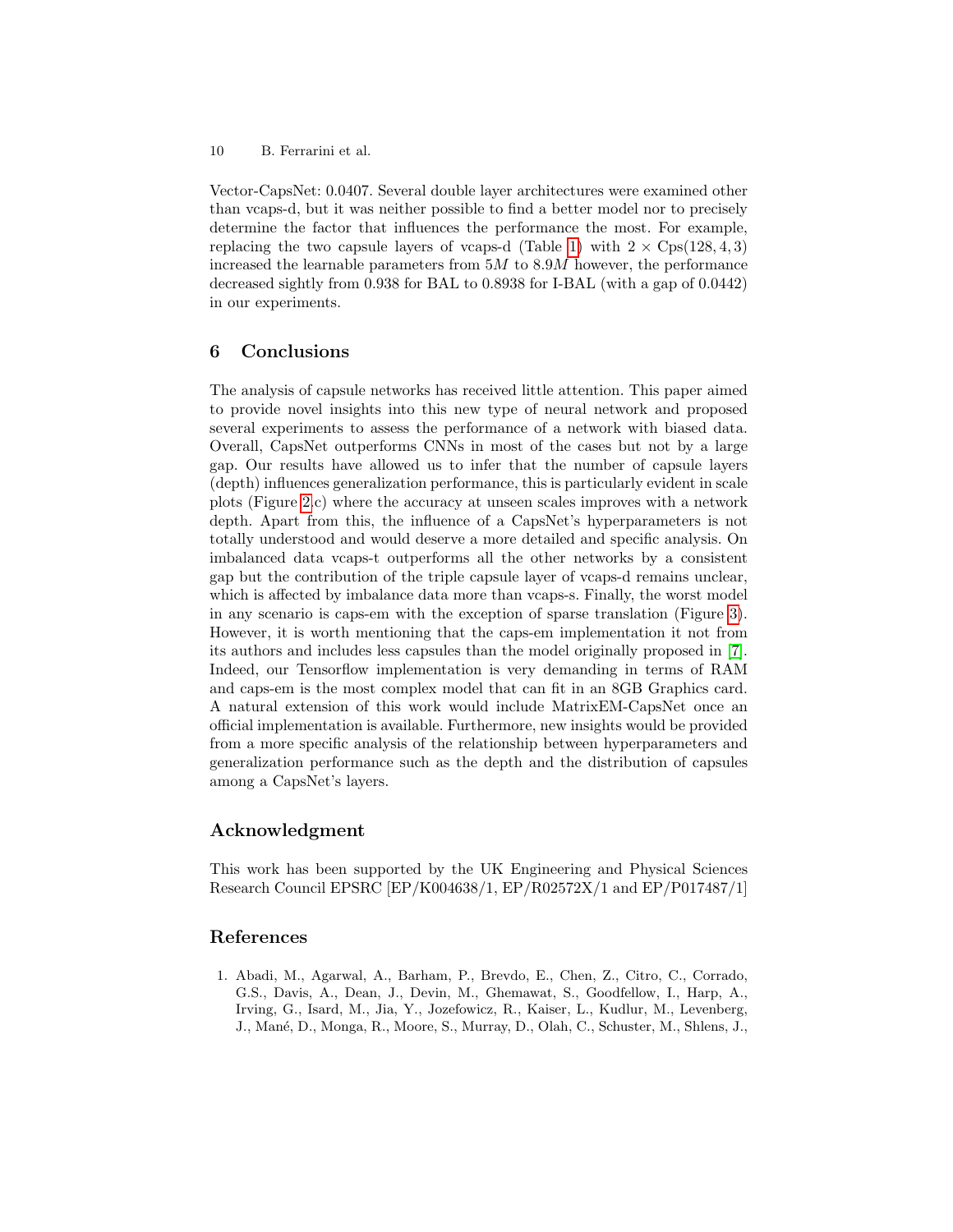Steiner, B., Sutskever, I., Talwar, K., Tucker, P., Vanhoucke, V., Vasudevan, V., Viégas, F., Vinyals, O., Warden, P., Wattenberg, M., Wicke, M., Yu, Y., Zheng, X.: TensorFlow: Large-scale machine learning on heterogeneous systems (2015), <https://www.tensorflow.org/>, software available from tensorflow.org

- <span id="page-10-11"></span>2. Akosa, J.: Predictive accuracy: A misleading performance measure for highly imbalanced data. In: Proceedings of the SAS Global Forum (2017)
- <span id="page-10-2"></span>3. Arandjelovic, R., Gronat, P., Torii, A., Pajdla, T., Sivic, J.: Netvlad: CNN architecture for weakly supervised place recognition. In: Proceedings of the IEEE Conference on Computer Vision and Pattern Recognition. pp. 5297–5307 (2016)
- <span id="page-10-19"></span>4. Cohen, G., Afshar, S., Tapson, J., van Schaik, A.: Emnist: an extension of mnist to handwritten letters. arXiv preprint arXiv:1702.05373 (2017)
- <span id="page-10-10"></span>5. Glauner, P., Valtchev, P., State, R.: Impact of biases in big data. arXiv preprint arXiv:1803.00897 (2018)
- <span id="page-10-12"></span>6. Gritsevskiy, A., Korablyov, M.: Capsule Networks for low-data transfer learning. arXiv preprint arXiv:1804.10172 (2018)
- <span id="page-10-7"></span>7. Hinton, G., Frosst, N., Sabour, S.: Matrix capsules with em routing (2018)
- <span id="page-10-8"></span>8. Hinton, G.E., Krizhevsky, A., Wang, S.D.: Transforming auto-encoders. In: International Conference on Artificial Neural Networks. pp. 44–51. Springer (2011)
- <span id="page-10-15"></span>9. Jurman, G., Furlanello, C.: A unifying view for performance measures in multiclass prediction. arXiv preprint arXiv:1008.2908 (2010)
- <span id="page-10-1"></span>10. Kalliatakis, G., Stamatiadis, G., Ehsan, S., Leonardis, A., Gall, J., Sticlaru, A., McDonald-Maier, K.D.: Evaluating deep Convolutional Neural Networks for material classification. arXiv preprint arXiv:1703.04101 (2017)
- <span id="page-10-5"></span>11. Karianakis, N., Dong, J., Soatto, S.: An empirical evaluation of current convolutional architectures' ability to manage nuisance location and scale variability. In: Proceedings of the IEEE Conference on Computer Vision and Pattern Recognition. pp. 4442–4451 (2016)
- <span id="page-10-6"></span>12. Khosla, A., Zhou, T., Malisiewicz, T., Efros, A.A., Torralba, A.: Undoing the damage of dataset bias. In: European Conference on Computer Vision. pp. 158– 171. Springer (2012)
- <span id="page-10-18"></span>13. Kingma, D., Ba, J.: Adam: A method for stochastic optimization. arXiv preprint arXiv:1412.6980 (2014)
- <span id="page-10-4"></span>14. Kortylewski, A., Egger, B., Schneider, A., Gerig, T., Morel-Forster, A., Vetter, T.: Empirically analyzing the effect of dataset biases on deep face recognition systems. Preprint (2017)
- <span id="page-10-9"></span>15. Krizhevsky, A., Hinton, G.: Learning multiple layers of features from tiny images. Tech. rep., Citeseer (2009)
- <span id="page-10-0"></span>16. Krizhevsky, A., Sutskever, I., Hinton, G.E.: Imagenet classification with deep Convolutional Neural Networks. In: Advances in neural information processing systems. pp. 1097–1105 (2012)
- <span id="page-10-14"></span>17. LeCun, Y., Bengio, Y., Hinton, G.: Deep learning. nature 521(7553), 436 (2015)
- <span id="page-10-17"></span>18. LeCun, Y., Bottou, L., Bengio, Y., Haffner, P.: Gradient-based learning applied to document recognition. Proceedings of the IEEE 86(11), 2278–2324 (1998)
- <span id="page-10-3"></span>19. Masko, D., Hensman, P.: The impact of imbalanced training data for Convolutional Neural Networks (2015)
- <span id="page-10-13"></span>20. Nair, P., Doshi, R., Keselj, S.: Pushing the limits of Capsule Networks. Technical note (2018)
- <span id="page-10-16"></span>21. Sabour, S.: Dynamic routing between capsules, source code (2017), [https:](https://github.com/Sarasra/models/tree/master/research/capsules) [//github.com/Sarasra/models/tree/master/research/capsules](https://github.com/Sarasra/models/tree/master/research/capsules), last accessed: 05.02.2019